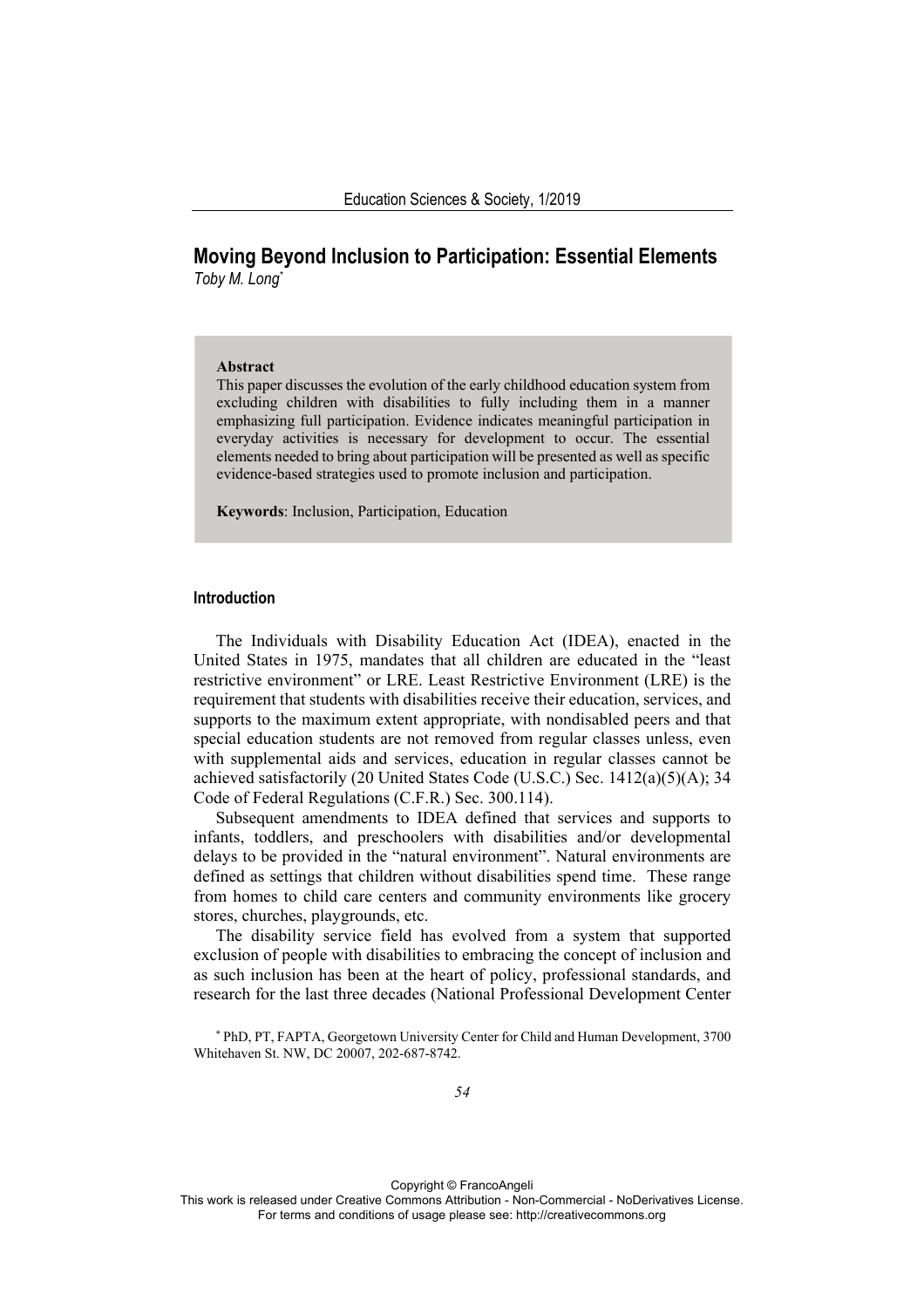on Inclusion, 2009). Traditionally, inclusion refers to the placement and services of all children with and without disabilities in settings that foster and strengthen participation, social relationships, and learning outcomes (U.S. Department of Health and Human Services & Department of Education, 2015). Although inclusion and inclusive education has focused on children with disabilities the concept has broad implications for all children and supports services and education that best meets all children's learning needs. Inclusive practices include activities, environments, and classroom experiences that ensure all children can access and participate in meaningful, interesting, relevant, and engaging learning experiences.

Inclusive educational services and supports provided in naturally occurring activities and routines, considered the preferred service delivery method, promotes participation of young children with disabilities. Research indicates that a) children develop skills, become independent, and form relationships through participation and b) with developing skills children can increasingly participate.

The purpose of this paper is to define inclusion and describe the essential elements necessary to promote full participation in inclusive early childhood education programs. Following a review of international policy in support of inclusion the author defines quality inclusion and participation and then describes specific evidence based practices that promote participation.

# **Policy Support for Inclusion**

Inclusive education is recognized globally as not only critical for the education of children with disabilities but as a means to develop inclusive communities. The United States has implemented a variety of laws, regulations, and policy initiatives in support of including all people into the fabric of American society. Although the goal of full inclusion has not been met, there is a continuing emphasis on creating practices that support inclusion of people with disabilities beginning at birth. Table 1 describes the significant U.S. federal legislation affecting children with disabilities and their families.

In addition to country-specific legislation, the international community has a variety of initiatives in support of inclusion (Table 2).

*55*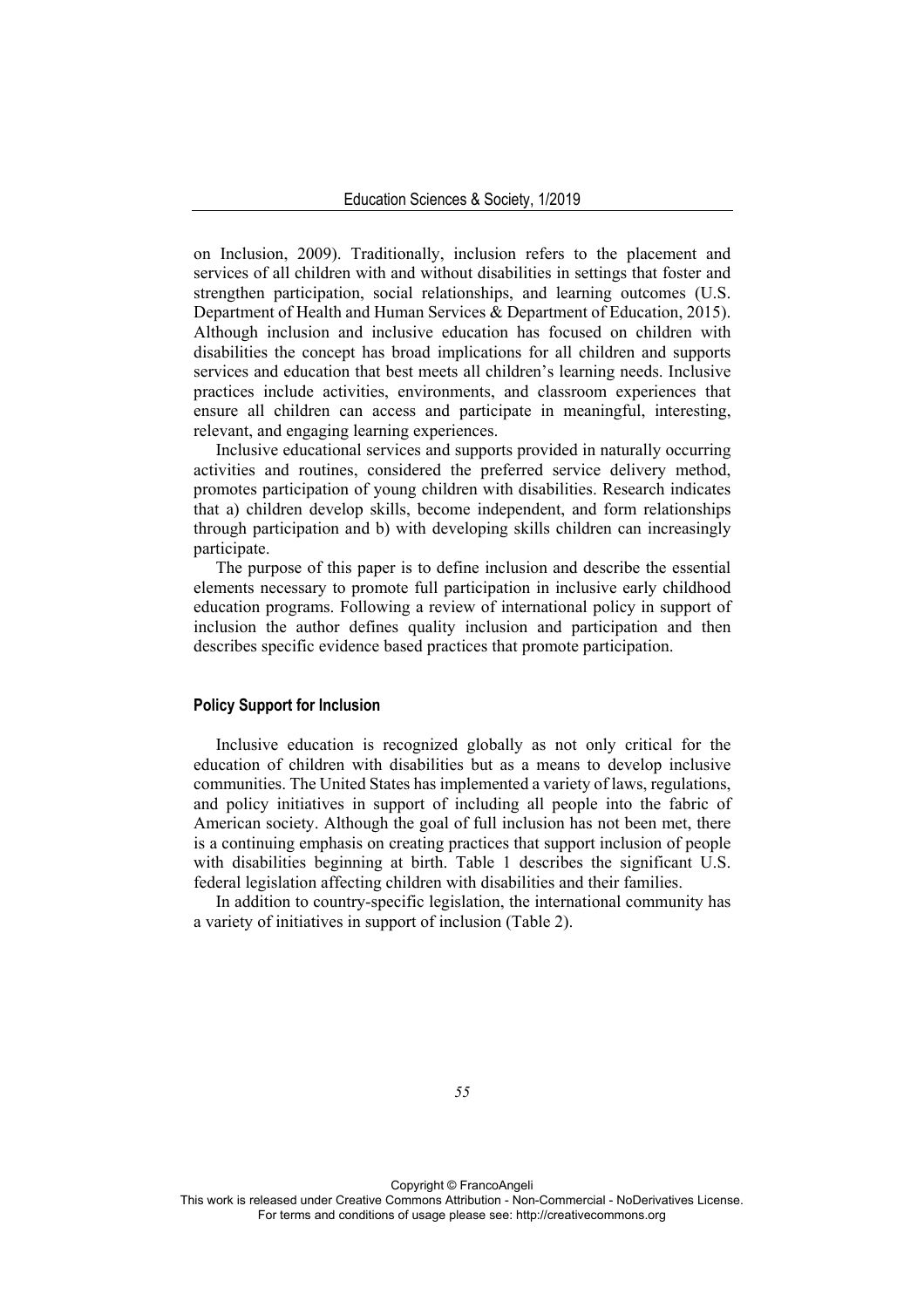| Date<br><b>Enacted</b> | <b>Name</b>                                                                                                                                                                 | <b>Description</b>                                                                                                                                                                                                                                                                                                                                                     |
|------------------------|-----------------------------------------------------------------------------------------------------------------------------------------------------------------------------|------------------------------------------------------------------------------------------------------------------------------------------------------------------------------------------------------------------------------------------------------------------------------------------------------------------------------------------------------------------------|
| 1973                   | Rehabilitation Act, Section 504                                                                                                                                             | Established civil rights protection for all people<br>with disabilities by prohibiting all recipients of<br>federal funds from discriminating against<br>individuals with disabilities.<br>Section<br>504<br>specifically relates to the<br>provision of<br>reasonable accommodations.                                                                                 |
| 1975                   | Education for<br>All<br>Handicapped<br>Children Act                                                                                                                         | Children with disabilities ages 6-21 should<br>have access to a free appropriate public<br>education (FAPE) designed to address their<br>unique needs.                                                                                                                                                                                                                 |
| 1986                   | Intervention<br>Program<br>Early<br>for Infants<br>and<br><b>Toddlers</b><br>with<br><b>Disabilities</b><br>amendment<br>to<br>Education of All Handicapped<br>Children Act | States can elect to provide individualized early<br>intervention services and supports to eligible<br>infants and toddlers (birth to age 3) and their<br>families. Mandates preschool services under<br>Part B, Section 619.                                                                                                                                           |
| 1990                   | <b>Disabilities</b><br>Americans<br>with<br>Act<br>(ADA)                                                                                                                    | Protects all people with disabilities in the areas of<br>employment, transportation, public services,<br>public accommodations, and telecommunications<br>regardless of how such services are funded<br>(public or private). Stipulated that businesses of<br>15+ employees and merchants must make<br>reasonable accommodations/modifications<br>to<br>ensure access. |
| 1994                   | Technology Related Assistance for<br>Individuals Act Amendments                                                                                                             | Provided funding to support systems change<br>and advocacy activities to assist each state in<br>developing and implementing a consumer-<br>responsive comprehensive statewide program<br>technology-related<br>of<br>assistance.<br>for<br>individuals with disabilities of all ages.                                                                                 |
| 2004                   | <b>Individuals</b><br>with<br><b>Disabilities</b><br>Education Improvement Act of 2004<br>(IDEA)                                                                            | Increases accountability for educating students<br>with disabilities; expands methods to identify<br>students with specific learning disabilities;<br>proper qualifications for special<br>ensures<br>education and early intervention personnel.                                                                                                                      |
| 2008                   | <b>ADA</b> Amendments Act                                                                                                                                                   | <b>Broadened</b><br>the<br>definition<br>"disability";<br>οf<br>included ADHD and dyslexia as examples of<br>impairments; included major bodily functions<br>(neurological, digestive, and respiratory) as<br>major life activities.                                                                                                                                   |

*Table 1* - *Federal Legislation Affecting Children with Disabilities and Their Families*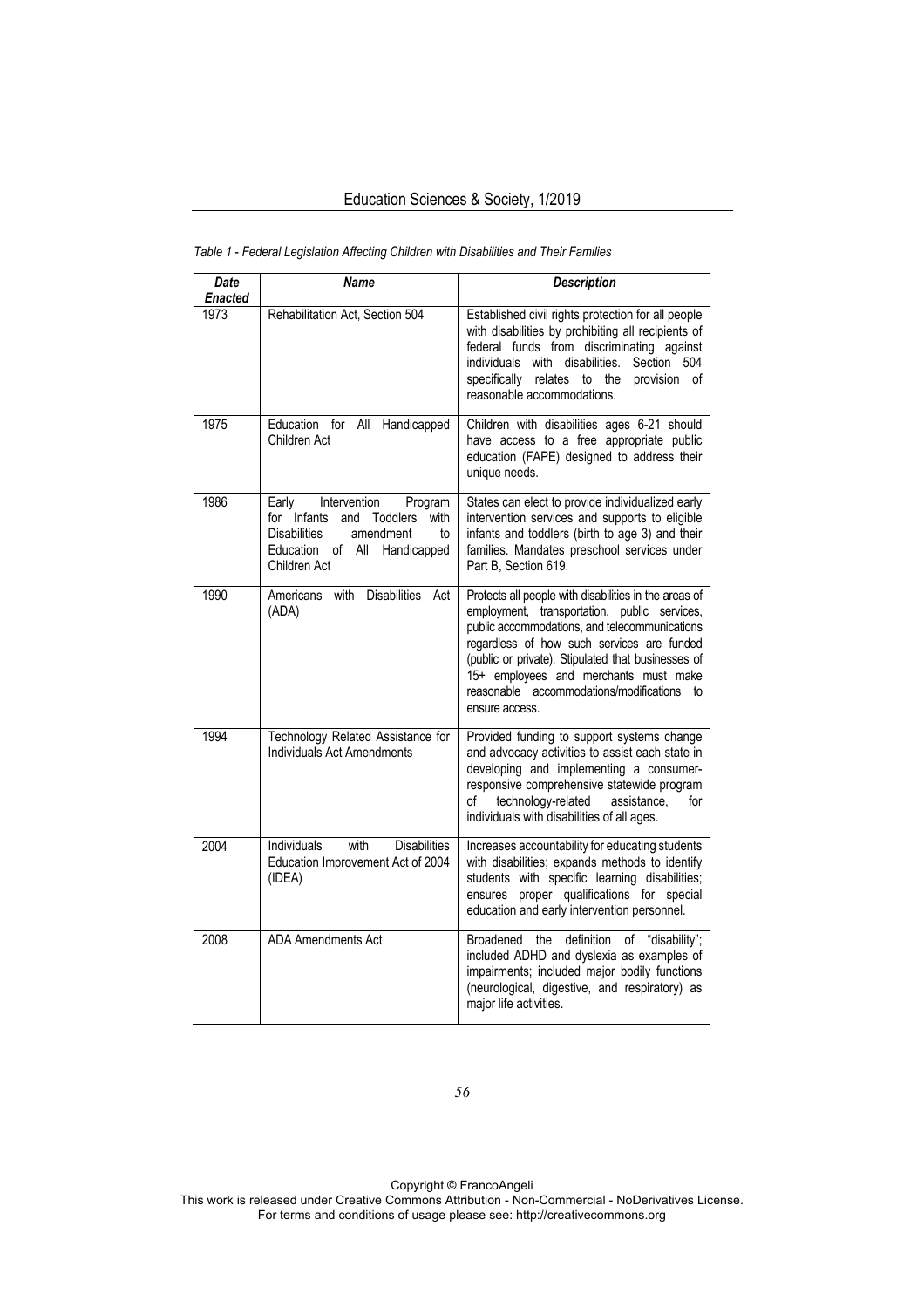| <b>Date</b> | Name                                               | <b>Description</b>                                                                                                                                                                                                                                                                                                                                                                                                                                                                                                                                                                                                                                           |
|-------------|----------------------------------------------------|--------------------------------------------------------------------------------------------------------------------------------------------------------------------------------------------------------------------------------------------------------------------------------------------------------------------------------------------------------------------------------------------------------------------------------------------------------------------------------------------------------------------------------------------------------------------------------------------------------------------------------------------------------------|
| 1989        | UN Convention on the Rights of the<br>Child (UNRC) | The UNCRC sets out the civil, political, economic, social,<br>health and cultural rights of children. Ratifying states must<br>act in the best interests of the child. Reinforces basic<br>rights of children including the right to life, to their own<br>name and identity, to be raised by their parents within a<br>family or cultural grouping, and to have a relationship with<br>both parents, even if they are separated.                                                                                                                                                                                                                            |
| 1994        | Salamanca Statement                                | Reaffirming the right to education for every person<br>as outlined in the 1948 Universal Declaration of<br>Human Rights, and at the 1990 World Conference<br>on Education for All. Five principles:<br>Every child has a fundamental right to<br>education.<br>Every child<br>unique<br>characteristics.<br>has<br>$\bullet$<br>interests, abilities and learning needs.<br>Education systems should be designed and<br>$\bullet$<br>educational programs implemented taking into<br>account wide diversity of characteristics and<br>needs.<br>Those with special educational needs must<br>have access to regular schools that should<br>accommodate them. |
| 2000        | Education for All Initiative (EFA)                 | Led by UNESCO (United Nation Educational,<br>Scientific and Cultural Organization), EFA aims to<br>meet the learning needs of all children, youth and<br>adults. Was adopted by The Dakar Framework in<br>April 2000 at the World Education Forum. The<br>overall goal of EFA is that all children would receive<br>primary education.                                                                                                                                                                                                                                                                                                                       |
| 2000        | Sustainable Development Goal 4<br>(SDG 4)          | One of the 17 SDG established by the UN to:<br>Ensure access to early childhood development.<br>$\bullet$<br>Increase the number of youths and adults with<br>$\bullet$<br>relevant skills for employmen.t<br>Achieve equal access for men and women to<br>$\bullet$<br>university education.<br>Ensure all youths achieve<br>literacy<br>and<br>numeracy.                                                                                                                                                                                                                                                                                                   |

*Table 2* - *International Policies in Support of Inclusive Education* 

# **The Terminology of Inclusion**

Traditionally, inclusion refers to as the placement of and services to all children with and without disabilities in settings that foster and strengthen participation, social relationships, and learning outcomes. High-quality inclusion (Figure 1) is related to positive outcomes for children with and

Copyright © FrancoAngeli This work is released under Creative Commons Attribution - Non-Commercial - NoDerivatives License. For terms and conditions of usage please see: http://creativecommons.org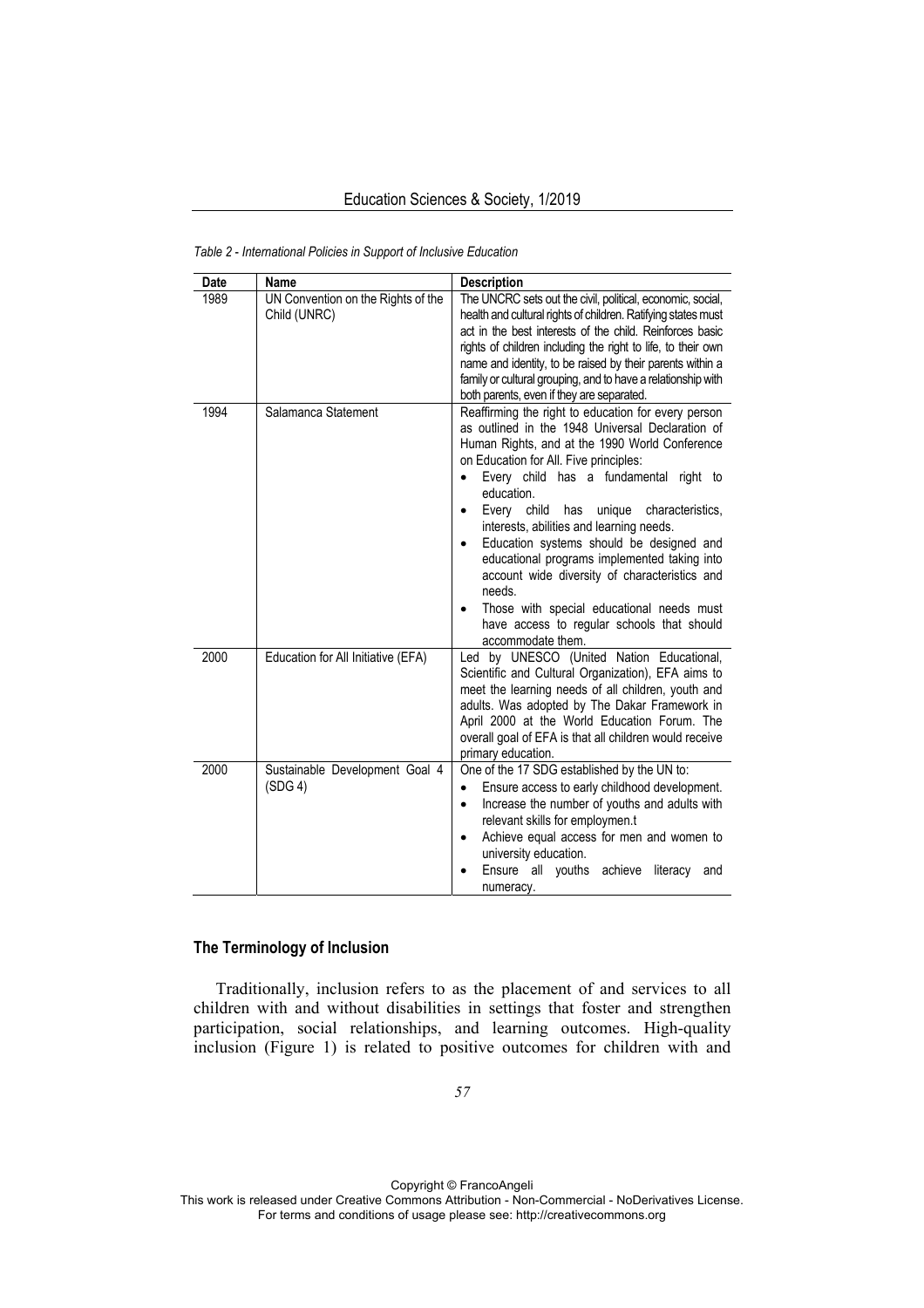without disabilities (National Professional Development Center on Inclusion, 2009).

*Fig.1* - *Components of High Quality Inclusion* 



Inclusive education requires that support, intervention, and specialized services are provided in natural environments with same age peers. As appropriate and necessary, lessons, materials, activities are adapted or modified to accommodate for every child's learning strengths and needs, and specialized services and supports are integrated into daily routines, activities, lessons, etc. Simply, inclusion is good teachers, good teaching, and good schools. The components of good teachers, good teaching, and good schools including access to the general curriculum, necessary supports for successful learning, and leadership will be discussed below.

Key to successful inclusion is the child's participation in activities and learning experiences offered to all children. According to the World Health Organization (2002) participation is defined as "involvement in life situations" and requires inclusion. Life situations include the family, same age peers, same age activities, and the community.

This definition, however, is vague and fails to capture the multidimensionality of participation. For the purposes of this paper, participation is described as engagement in the activity, independence in accomplishing the activity, and the social interaction that takes place during the activity (McWilliam, 2010).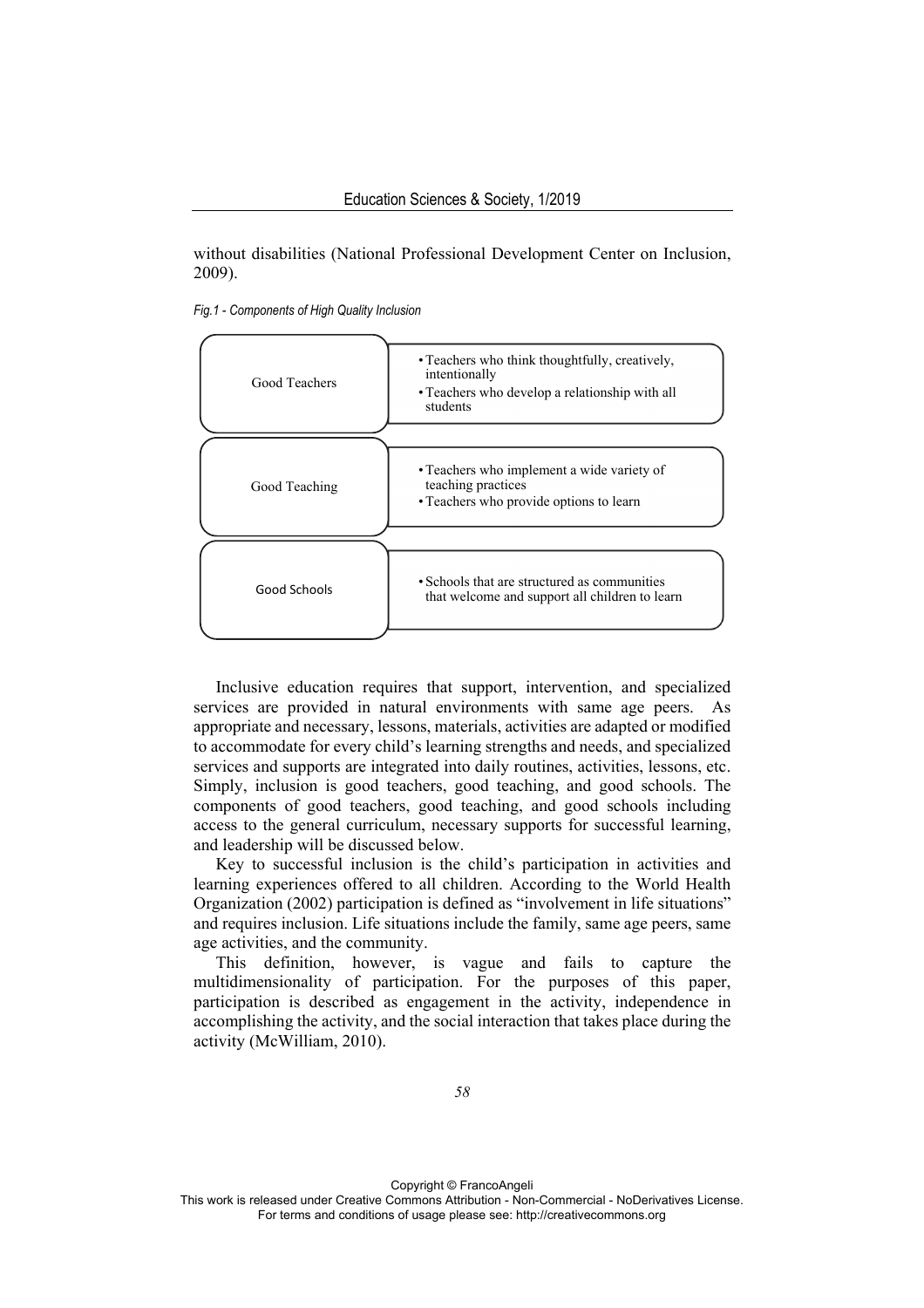Engagement is demonstrated by the child's involvement in an activity, persistence or concentration to complete a task, or interest in people or materials (McWilliam, 1992, ECTACenter, 2010). Independence is defined as mastery of skills to gain control over the child's own actions or environment (Davis, Reddihough, Murphy et al., 2017). Social interaction includes caregiver and peer relations, interactive communication, attachment, and positive interactions (Logan, 2016).

This paper argues that although inclusion is necessary for a quality education it is not enough. A meaningful education that brings about academic, functional, social, and adaptive learning requires meaningful participation. McWilliam (2010) describes participation as engagement in the activity, independence in accomplishing the activity, and the social interaction that takes place during the activity. In addition to active engagement, Booth and Ainscow (2002) also define participation as learning alongside others, collaborating in shared learning experiences and most importantly participation is about being recognized, accepted and valued.

When children of all abilities fully participate in education high expectations are met, friendships are created, and education benefits all children.

#### **Who is Included?**

Starting with the Salamanca Statement (UNESCO, 1994) inclusive education for all children including those with special education needs (SEN) has been an international priority. One-hundred-ninety two countries signed onto the statement and since then reaffirmed its support through a variety of policies (see Table 2). It is unclear, however, how many children with disabilities are receiving inclusive education. The inclusion of children with disabilities in classrooms with typically developing peers varies considerably, most often related to the wealth of the country. However, the Norwegian Ministry of Foreign Affairs, estimates that one-third of the 58 million children who remain out of primary school world-wide have a disability (Sæbønes, Berman Bieler, Baboo, Banham, Singal, Howgego, McClain-Nhlapo, Riis-Hansen, and Dansie, 2015).

Students with disabilities in the United States are increasingly educated in inclusive classrooms. Sixty-three percent of all school aged children with disabilities who are receiving special education services and supports spend 80% of their day in a classroom with same age and same grade-level peers. (National Council on Disability, 2018). Children with more complex or severe disabilities, however, are far less likely to be included. Seventy-nine percent of students with severe intellectual disabilities or multiple disabilities continue to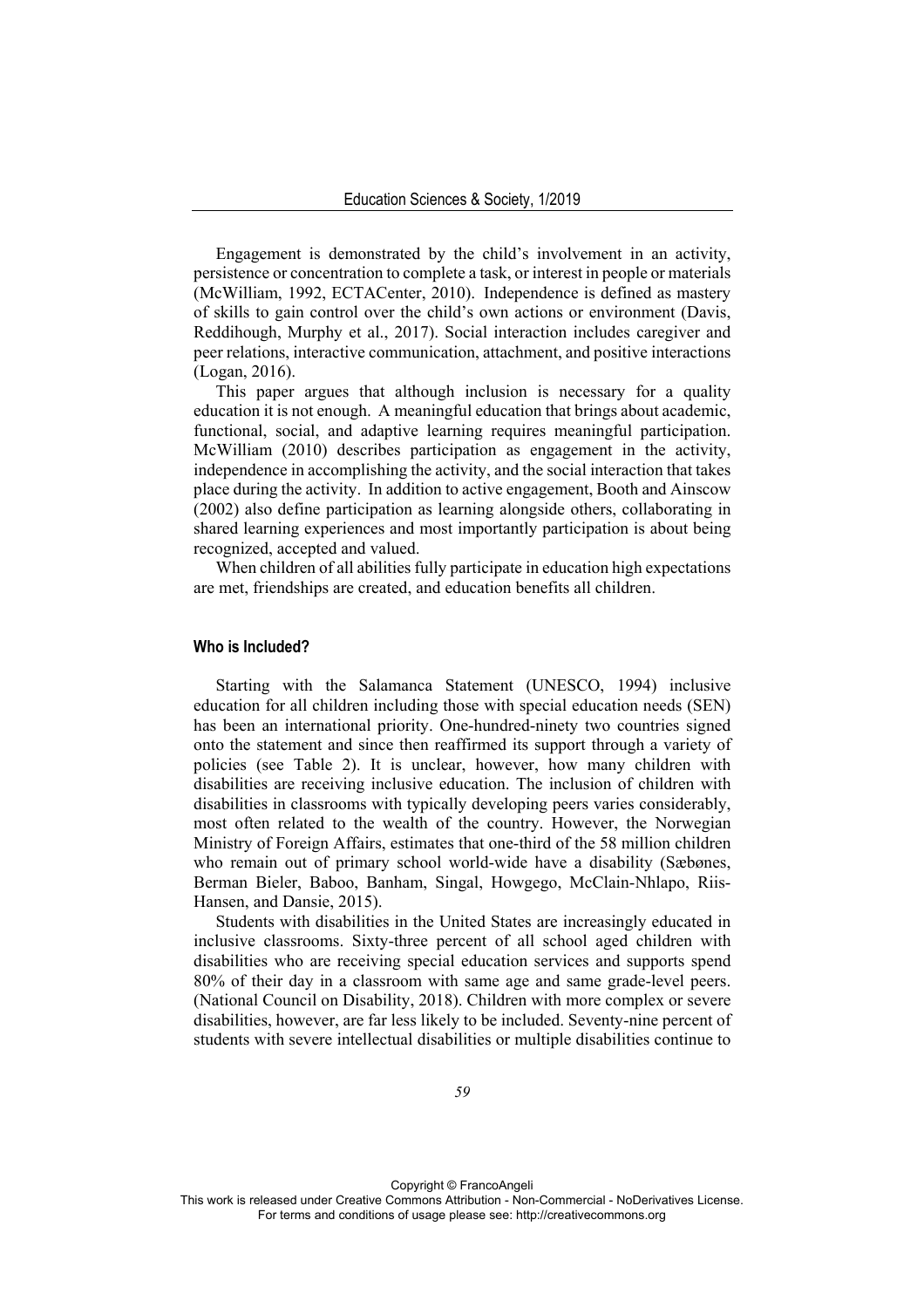be educated in special, self-contained, or segregated classrooms or schools (Kleinart et al., 2015).

More than 40% of students with special educational needs across 30 education systems in Europe are in special schools, but the share was more than 80% in Belgium and Germany and almost zero in Italy and Norway (GEM, 2016). UNESCO (2018) reports that across 49 countries persons with disabilities are less likely to ever attend school, more likely to be out of school, have fewer years of education than persons without disabilities, and are less likely to possess basic literacy skills.

Although it is unclear exactly how many children with disabilities are included in classrooms with peers without disabilities, the concept of inclusive education is increasingly being understood as a systemic approach to education providing all learners with meaningful, high-quality educational opportunities in their local community, alongside their friends and peers

#### **Practices that Support Inclusion and Participation**

For children with disabilities to meaningfully participate in classroom activities with their peers three components are necessary: a) access to the general curriculum and learning experiences, b) supports to ensure that all school personnel are competent, and c) meaningful life situations.

#### *Access: If you cannot access you cannot participate*

Accessing the general curriculum is necessary to participate fully in education and is critical to implement the least restrictive environment requirement of the American, Individuals with Disabilities Education Act. Accessing the curriculum requires the teaching staff to create an equitable curriculum that embraces learner variability (Meyer, Rose, & Gordon, 2014) by using a variety of evidence based practices.

Universal Design for Learning (UDL) is a teaching approach that presumes competence and gives all students equal opportunities to succeed, no matter how they learn. Teachers who use UDL principles (Table 3) assume all learners are unique and all students may benefit from accommodations, adaptions, and modifications. The classroom physical environment is flexible and changeable based on the student needs and lesson requirements.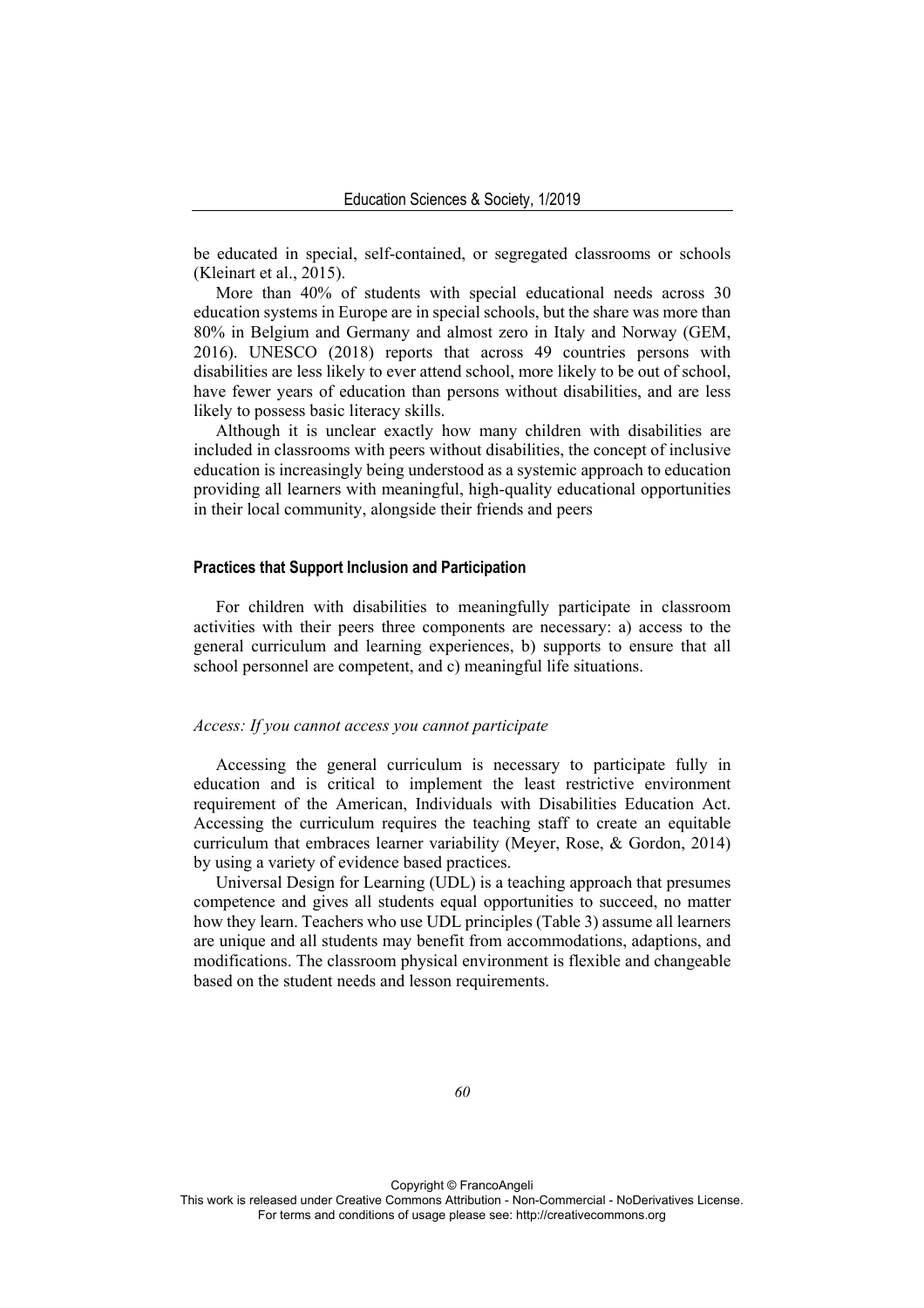*Tab.3 - Components of an Equitable Curriculum*

| <b>Component</b>                    |    | <b>Definition</b>                                                                                                                                                   | <b>Examples</b>                                                                                                                                                                                                                                      |  |
|-------------------------------------|----|---------------------------------------------------------------------------------------------------------------------------------------------------------------------|------------------------------------------------------------------------------------------------------------------------------------------------------------------------------------------------------------------------------------------------------|--|
| Multiple<br>means<br>representation | οf | Give learners various ways to<br>information<br>acquire<br>and<br>knowledge                                                                                         | Provide written materials for all<br>$\bullet$<br>lessons delivered orally<br>Allow tape recording of lectures<br>٠<br>Audiobooks<br>$\bullet$<br>Use pictures and words on the<br>daily schedule<br>Allow use of keyboards for<br>٠<br>written work |  |
| Multiple<br>means<br>expression     | οf | Give learners various ways to<br>demonstrate what they learned                                                                                                      | Allow oral test taking<br>٠<br>Allow art work to demonstrate<br>٠<br>content knowledge<br>Allow oral spelling "bees" in<br>٠<br>addition to spelling tests                                                                                           |  |
| Multiple<br>means<br>engagement     | οf | Provide a variety of materials,<br>strategies, etc. that build upon<br>offer<br>learners'<br>interests.<br>challenges,<br>and<br>appropriate<br>increase motivation | Allow student to choose medium<br>$\bullet$<br>of expression<br>Allow group work<br>$\bullet$<br>Incorporate digital content<br>$\bullet$                                                                                                            |  |

Along with Universal Design for Learning, helping children to fully participate in the general curriculum may require the use of assistive technology. Assistive technology ranges from low technology solutions like pencil grips, picture boards to highly sophisticated computerized communication systems and powered mobility. Assistive Technology (AT) is a tool, device, piece of equipment, or specific material that is used to support what children do to participate in everyday activities. Most children benefit from the type of assistive technology that is readily available like smart phones, tablets, lap-top computers and the range of software available.

Adaptations and accommodations is another key strategy promoting access to the curriculum. Campbell, Milbourne, and Kennedy (2012) suggest a continuum of adaptation to promote successful participation (Figure 2).





Copyright © FrancoAngeli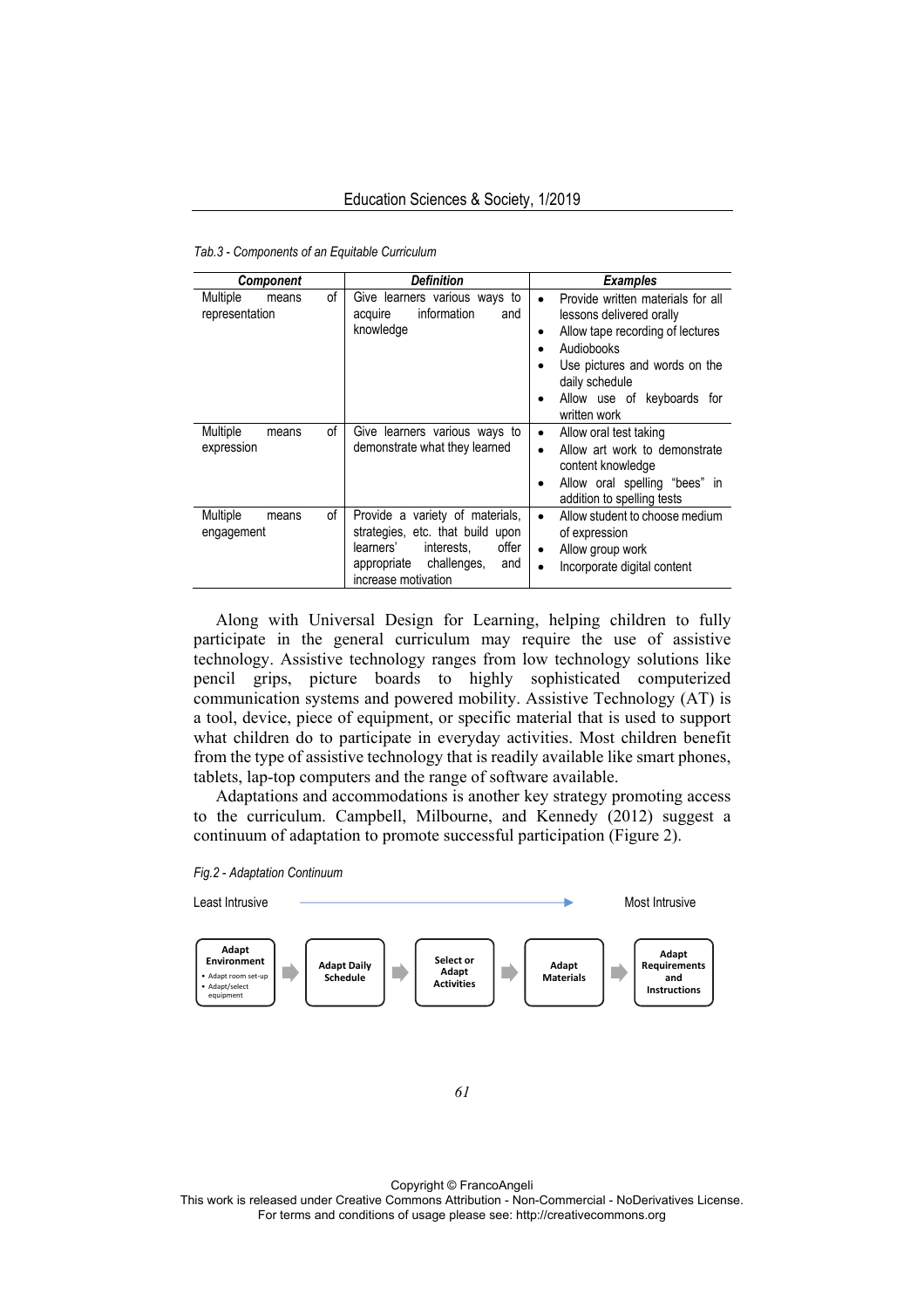Responsive teaching practices also include multitiered models, differentiated instruction, and positive behavior support. Like universal design for learning these strategies are whole-class strategies and benefit all students (National Council on Disability, 2018) (Table 4).

|  | Tab. 4 - Evidence Based Practices that Promote Inclusion |
|--|----------------------------------------------------------|
|--|----------------------------------------------------------|

| Practice                                             | Description                                                                                                                                                                                                                                                          |
|------------------------------------------------------|----------------------------------------------------------------------------------------------------------------------------------------------------------------------------------------------------------------------------------------------------------------------|
| Adaptions,<br>Accommodations,<br>Modifications (AAM) | Changes to environment, curriculum, activities, expectations to<br>match student learning needs (Campbell, Milbourne, &<br>Kennedy, 2012)                                                                                                                            |
| Assistive Technology (AT)                            | Availability of a variety of technology to facilitate access to<br>learning activities, physical environment, and independence<br>(Edyburn, Rao, & Hariharan, 2017)                                                                                                  |
| Differentiated Instruction (DI)                      | Teaching strategies that facilitate mixed ability learning based<br>on strengths of student, current level of performance, and on-<br>going data informed decision-making (Huebner, 2010)                                                                            |
| Multitiered<br>Support<br>Systems<br>of<br>(MTSS)    | Data based decision making to design appropriate levels of<br>support for individual students. Requires a wide variety of<br>instructional services and supports to be embedded into general<br>curriculum and classroom (Shogren, Wehmeyer, Lane, & Quirk,<br>2017) |
| Positive Behavioral Support (PBS)                    | School wide approach providing an equitable, positive, strength-<br>based strategies to facilitate positive, socially appropriate<br>behavior and prevent and eliminate non-productive negative<br>behavior (www.pbis.org)                                           |
| Universal Design for Learning (UDL)                  | Design of classroom environment, lesson plans, activities, and<br>materials that remove or reduce barriers to effective learning<br>and access (Pilgrim & Ward, 2017)                                                                                                |

#### *Life Situations: If it is not meaningful it is not important*

Meaningful life situations are necessary to encourage full participation in learning activities and inclusive classrooms. The World Health Organization (2002) emphasizes participation in meaningful life situations as the critical component of function. For young children, McWilliam (2010) describes participation as requiring three interactive components, engagement in the activity, independence in accomplishing the activity, and the social interaction that takes place during the activity. Engagement is demonstrated by the student's involvement in an activity, persistence or concentration to complete a task, or interest in people or materials. Independence is defined as mastery of skills to gain control over the child's own actions or environment. Social interaction includes caregiver and peer relations, interactive communication, attachment, and positive interactions. These components will often be, the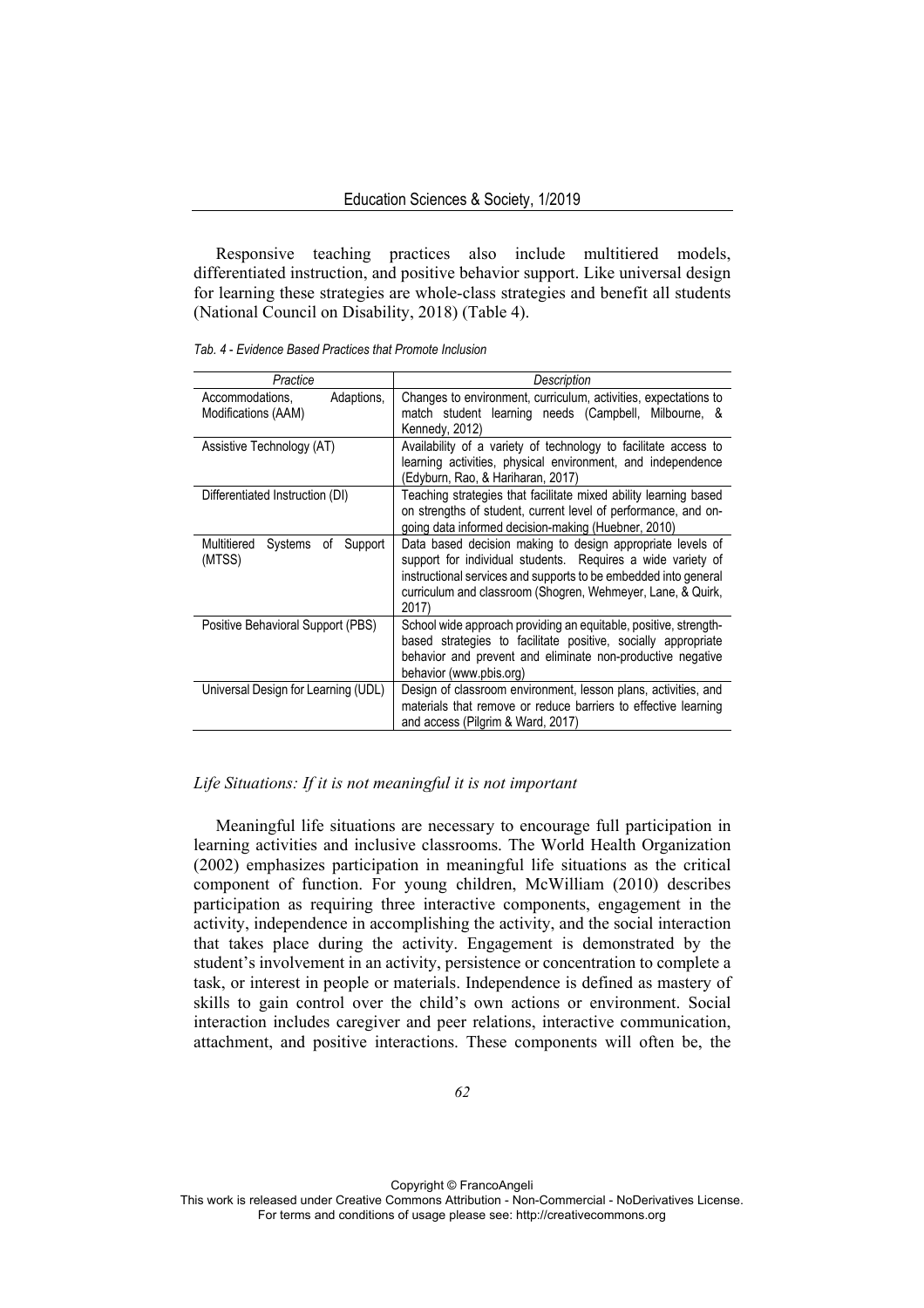individualized outcomes on an individualized education plan. Teachers and other personnel supporting children with disabilities in inclusive classrooms will create activities, lesson plans, and materials that promote these three components and assess for accomplishment (Figure 3).

*Fig.3* - *Dimensions of Participation: Interactions between components of participation demonstrate the complexity of defining participation for young children* 



*Supports: Special education supports the inclusion and participation of children* 

Teachers are most often concerned that they are not trained to teach children with disabilities thus the need for support is critical. Professional development, collaborative instruction, and school leadership are required for inclusive education is to be effective and for all school personnel to be competent and confident.

Traditionally the pre-service education of general educators and special educators has been quite different leading to distinct educational, philosophical, and pedagogical approaches to teaching (Spear, Piasta, Yeomans-Maldonado, Ottley, Justice, & O'Connell, 2018) as well as certification, licensing, and qualification requirements. Thus, for inclusive education to be successful ongoing professional development to both regular education and special education is crucial. Also, pre-service education of teachers must evolve to a system that all teachers demonstrate competency to teach the full range of diversity seen in today's classrooms. The Teacher Education for Inclusion (TE4I) project (Watkins & Donnelly, 2013) has identified a Competence Framework for Inclusive Teachers (CFIT). A variety of teacher training programs have been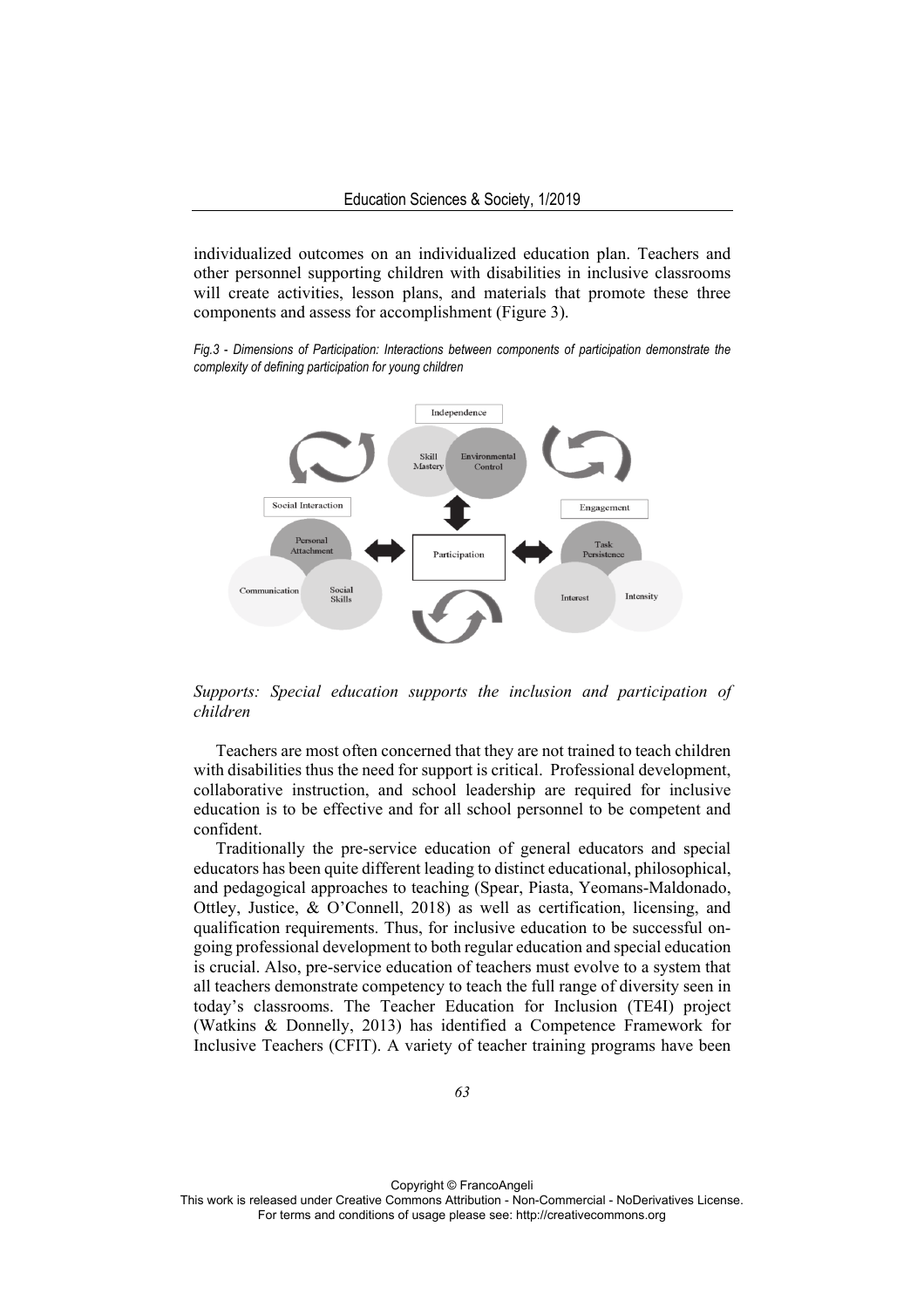developed based on these competences which have been found to be effective improving teachers ability to design inclusive lesson plans (Navarro, Zervas, Gesa, & Sampson, 2016). Until teacher training programs evolve to build the capacity of all teachers to teach all students, close collaboration between teachers and student support personnel like related service providers (ie: physical therapists, occupational therapists, etc.) must take place.

Collaborative teaming is often cited as a critical component for serving children with disabilities (Coufal & Woods, 2018; Tzivinikou, 2015) Collaboration means that all classroom team members (teachers, special educators, therapists, paraprofessionals, specialized instructional personnel) work together to design and deliver learning activities to all children not just the special education students included in a classroom (Vandercock, Kleinert, Jorgensen, Sabia, & Lazarus, 2019). Collaboration, however, requires a system that allows for team planning, co-teaching, and on-going capacity building of all team members. Collaboration is most successful when there are regular, scheduled opportunities for face-to-face team interactions dedicated to classroom-wide problem solving (McDaid, Saunders, Wakemann, Ryndak, 2019).

The third critical support needed for effective inclusion is leadership from a strong effective school principal. Successful inclusion is a whole-school approach to education that requires a visionary principal who supports inclusive practices (Roberts, Rupper, & Olson, 2018). Although leadership can come from anyone within the system, the principal is the link among the classroom education team, school services, district administration, and the community. Shogren, McCart, Lyon, & Sailor (2015) found that all successful inclusive schools had a committed principal who was passionate and devoted to all children's learning success. Principals who establish a culture of inclusivity, support a collaborative approach to classroom activities, and encourage shared decision-making create a welcoming environment valuing each student's contribution to the school, building a positive school culture.

# **Conclusion**

This paper described the key components necessary for educators to move beyond the inclusion of children with disabilities into the general education classroom to creating a system of inclusive services and supports that foster successful participation. To be a successful learner it is critical to participate fully in the curriculum and all other classroom and school-wide activities. Although being included is necessary for a quality education it is not adequate. Quality education requires that all children be participate in academic, social,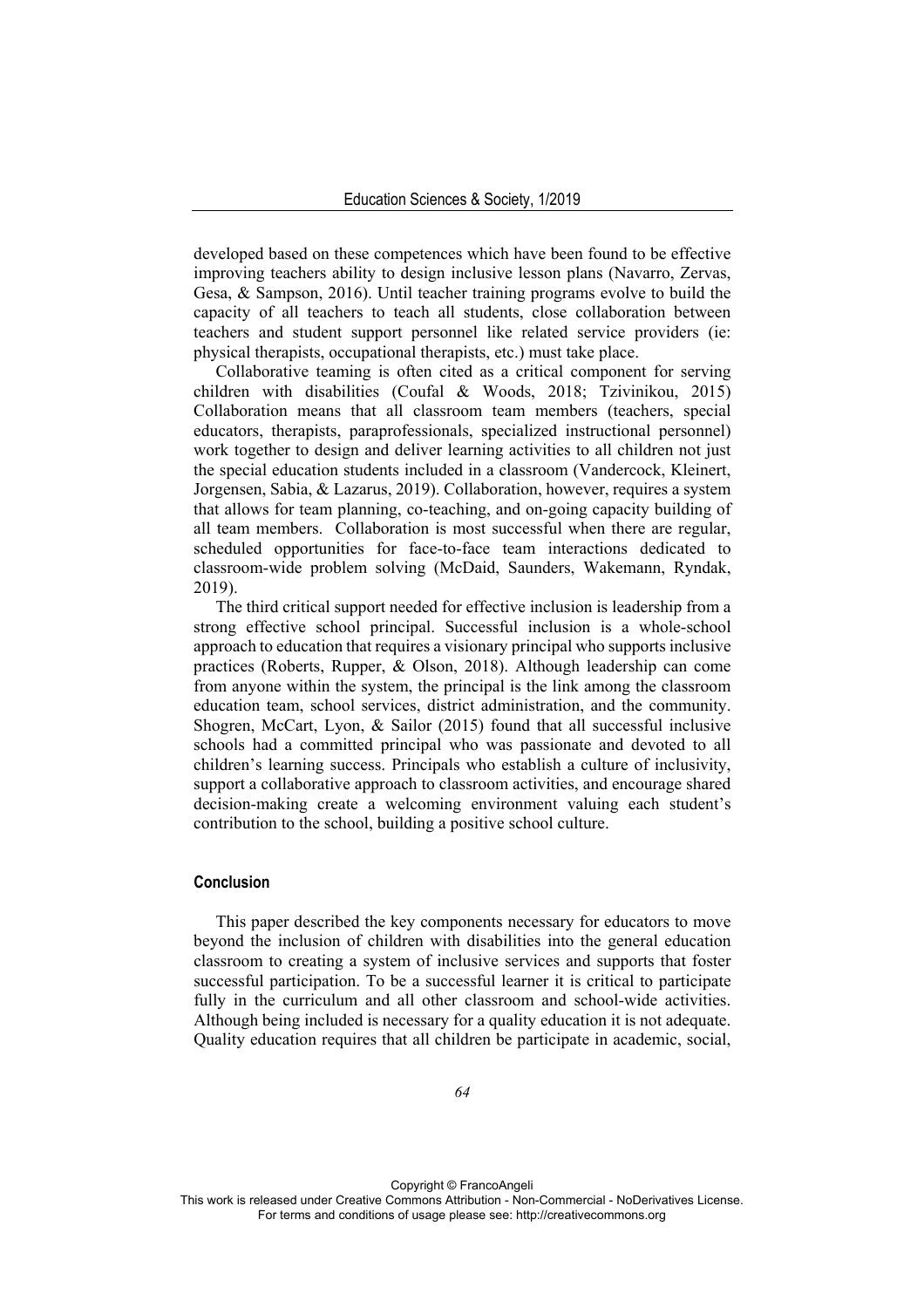and extra-curricular activities on a regular basis. Teachers, student support personnel, classrooms, and schools that are most successful at fostering an inclusive community are committed to operationalizing the requirements of practice. Inclusion requires all school personnel to:

- presume all children are competent to learn;
- know what we want the child to learn:
- think creatively on how best to help the child meet learning expectations;
- make sure services and supports are equitable not necessarily equal;
- integrate not separate.

Creating inclusive learning environments that are sustainable intentionally support a learner's sense of belonging, values each learner, provides opportunities for each learner to demonstrate competence, and builds a system leading to inclusive communities. This paper has defined inclusion and participation, described international policies in support of inclusive education, and discussed a range of evidence based practices that are necessary to build sustainable, inclusive learning environments.

# **References**

- Booth T., Ainscow M., Black-Hawkins K., Vaughan M., & Shaw L. (2002). Index for inclusion. *Developing learning and participation in schools*, 2.
- Campbell P., Milbourne S., & Kennedy A. (2012). *CARA's Kit for Toddlers: Creating Adaptations for Routines and Activities*. Baltimore, MD: Brookes Publishing Co., Inc.
- Coufal K. L., & Woods J. J. (2018). Interprofessional collaborative practice in early intervention. *Pediatric Clinics*, 65(1): 143-155.
- Davis E., Reddihough D., Murphy N., et al. (2017). Exploring quality of life of children with cerebral palsy and intellectual disability: What are the important domains of life? *Child: Care, Health and Development,* (42):854-860.
- Downing J. & Peckham-Hardin K (2007). Inclusive education: What makes it a good education for students with moderate to severe disabilities? *Research and Practice for Persons with Severe Disabilities,* 32(1): 16-30.
- ECTACenter. Child engagement: An important factor in child learning. ptan.seresc.net/blog/wp-content/uploads/2010/02/ChildEngagement.docx. Accessed May 11, 2018.
- Edyburn D. L., Rao K., & Hariharan P. (2017). Technological practices supporting diverse students in inclusive settings. *The Wiley handbook of diversity in special education*, 357.
- Global Education Monitoring Report (2016). Accessed March 12, 2018. Available at: http://gem-report-2016.unesco.org/en/chapter/target-4-5-equity/.
- Huebner T. (2010). What research says about differentiated instruction? *Educational Leadership*, 67(5): 79-81.

Copyright © FrancoAngeli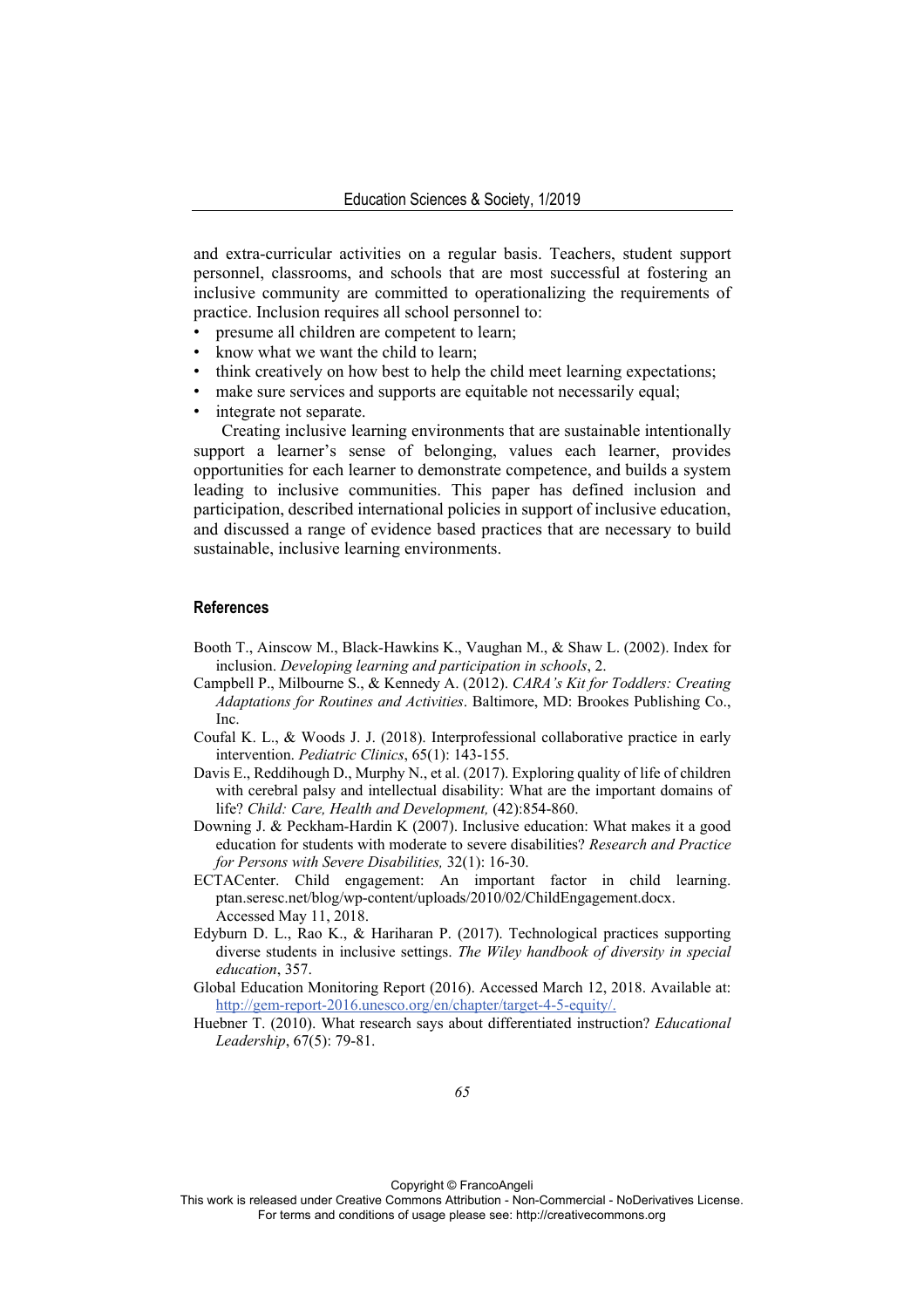- Hunt P., Soto G., Maier J., & Doering K. (2003). Collaborative teaming to support students at risk and students with severe disabilities in general education classrooms. *Exceptional Children,* 69(3): 315-332.
- Kearns J., Towles-Reeves E., Klienert H., Klienert J. & Thomas M. (2011). Characteristics of and implications for students participating in alternate assessments based on alternate academic achievement standards. *Journal of special education,* 45(1): 3-14.
- Kleinert H., Towles-Reeves E., Quenemoen R., Thurlow M., Fluegge L., Weseman L., & Kerbel A. (2015). Where students with the most significant cognitive disabilities are taught: Implications for general curriculum access. *Exceptional Children*, 81(3): 312-328.
- Logan S. W., Ross S. M., Schreiber M. A., Feldner H. A., Lobo M. A., Catena M. A., & Galloway J. C. (2016). Why we move: social mobility behaviors of non-disabled and disabled children across childcare contexts. *Frontiers in public health*, 4: 204.
- Lowery K., Hollingshead A., Howery K., & Bishop L. (2017). More than one way: Stories of UDL and inclusive classrooms. *Research and Practice for Persons with Severe Disabilities,* 42(4): 225-242.
- McDaid P., Saunders A., Wakemann S., & Ryndak D. (2019). Creating inclusive schools: What does the research say? *Impact,* 31: 13-15.
- McWilliam R. A. (2010). *Routines-Based Early Intervention.* Baltimore, MD: Paul H. Brookes Publishing Co
- McWilliam, R.A. (1992). Promoting engagement and mastery. In: DB Bailey MW, ed.
- *Teaching infants and preschoolers with disabilities* (2nd ed), pp. 230-255. New York, NY: McMillan Publishing Company.
- Meyer A., Rose D.H., & Gordon D. (2014). *Universal design for learning: Theory and practice.* Wakefield MA: CAST Professional Publishing.
- National Council on Disability (2018). *IDEA Series: The Segregation of Students with Disabilities*. Washington, DC: Author.
- National Professional Development Center on Inclusion, Frank Porter Graham Child Development Institute, the University of North Carolina (2009). *Research synthesis points on early childhood inclusion.* Retrieved from https://npdci.fpg.unc.edu/sites/npdci.fpg.unc.edu/files/resources/NPDCI-ResearchSynthesisPoints-10-2009\_0.pdf.
- Navarro S., Zervas P., Gesa R., & Sampson D. (2016). Developing teachers' competences for designing inclusive learning experiences. *Educational Technology and Society*, 19(1): 17-27.
- Olson A., Leko M. M., & Roberts C.A. (2016). Providing students with severe disabilities access to the general education curriculum. *Research and Practice for Persons with Severe Disabilities,* 41: 143-157.
- Pilgrim J. L., & Ward A. K. (2017). Addressing diversity through the universal design for learning lens. In *Addressing Diversity in Literacy Instruction* (pp. 229-249). Emerald Publishing Limited.
- *Positive Behavior Interventions and Supports*. Accessed March 23, 2019. www.pbis.org.

Copyright © FrancoAngeli